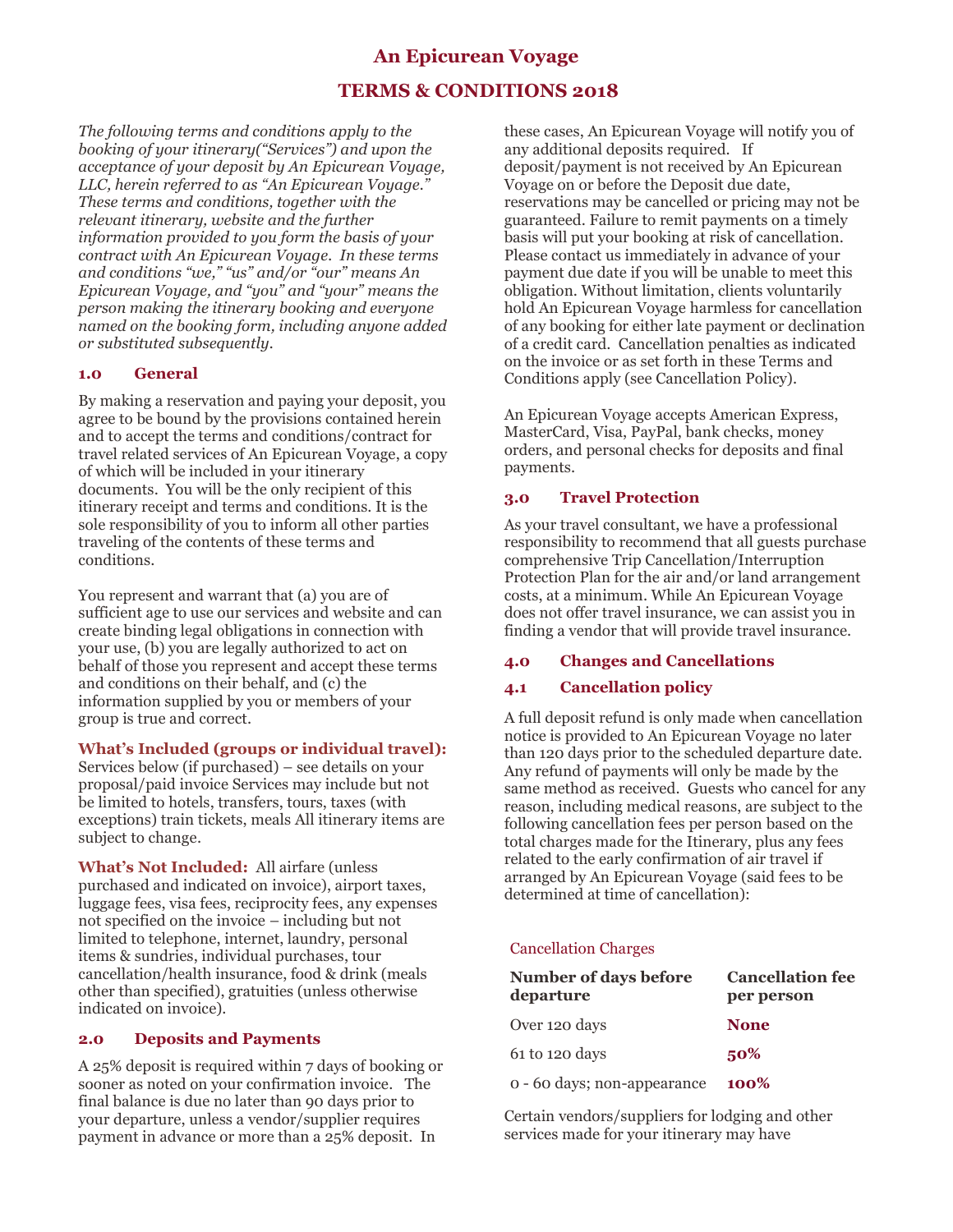cancellation policies that are more restrictive than those listed above. In those instances, the more restrictive cancellation policies will apply. You will be informed of those cancellation policies prior to finalizing your itinerary.

If we are booking your air and/or land arrangements, we will ensure that you are promptly notified of any significant changes once we become aware of such changes, providing there is sufficient time before your departure to provide such notification. However, we accept no liability for any changes or costs incurred that may result. Subject to the vendor's/supplier's terms and conditions, you will then have the choice of accepting the change of arrangements, accepting an offer of alternative travel arrangements if one is made available by the supplier, or cancelling your booked arrangements and receiving any applicable refunds. We do not guarantee that any refunds will apply.

If you booked a flight and we are alerted to a schedule change by your airline before you leave the United States, we will contact you by email to advise you of this. Please ensure that you have given your contact email address to us and that you regularly check for messages before you leave. We have no control over airline schedule changes and accept no liability for costs which may arise as a result of such changes.

After you have left the United States, it is your responsibility to check with the airline that any flights you have confirmed are operating as booked. We strongly recommend that you contact your airline at least 72 hours before the scheduled departure of each flight to confirm. Please note that for some airlines, it is mandatory to confirm with them your intention to fly.

#### **4.2 Itinerary Changes**

Changes to a reservation at any time, confirmed by An Epicurean Voyage, including air and hotel/lodging arrangements, may result in an assessment of administrative fees and service charges by the thirdparty supplier(s) and is beyond the control of An Epicurean Voyage. Guests are responsible for any additional costs incurred as a result of these changes. Some changes, including name changes, particularly for air travel, may be considered cancellations and applicable fees will be assessed.

#### **5.0 Independent Travel Arrangements**

An Epicurean Voyage is not responsible for air or land travel or accommodation arrangements made using non-refundable, restricted travel or frequent flyer air tickets or frequent traveler hotel accommodations. This exclusion of liability includes the consequences of delays in the arrival at any airport, hotel, or port location that may occur when guests are using independently arranged air or land travel.

#### **6.0 Final Travel Documentation**

Travel documents including any air tickets are issued only after passport details have been received and final payment has been made to An Epicurean Voyage. In most cases the final documentation is sent no later than 30 days prior to scheduled departure. It is your responsibility to ensure that all of the details on your travel documents are correct, to verify that the full name(s) on any land, air, or cruise arrangements and reservations are the same as listed on your passport, and to bring to our attention any errors or discrepancies immediately. Guest(s) voluntarily assumes full & sole responsibility for any and all risks and/or costs involved with failure to report such errors and/or omissions. An Epicurean Voyage is not responsible for cancellation or prebookable fees imposed by any supplier due to incorrect names provided by the guest.

Our general practice is to send documents to our customers electronically whenever possible. We reserve the right to charge an administration fee to cover mailing costs should you make a request for such documents to be sent as a hard copy.

Prior to booking international travel, we recommend that you review any U.S. Government's prohibitions, warnings and advisories applicable to your destinations. By offering travel to any particular destination, we do not represent that travel in such destination is safe or without risk.

#### **6.2 Passport, Visa and Immigration**

For international travel, the passenger's name on your airline ticket **must** match your name on your passport or visa. It is your responsibility to fulfill the passport, visa and other immigration requirements applicable to your itinerary, including but not limited to having sufficient pages or months prior to expiration remaining on your passport. You should confirm these with the relevant embassies and/or consulates. We do not accept any responsibility in the case of you being unable to travel due to not complying with any such requirements, or if you are refused entry in any country for any reason whatsoever. U.S. Citizens should refer to the travel advice posted by the U.S. Department of State at travel.state.gov for all the countries you intend to visit.

#### **6.3 Health Advice and Vaccinations**

By making a payment toward An Epicurean Voyage services, you certify that you do not have any physical condition or disability that would create a hazard for you or other clients traveling with you, and that you understand that the health care standards of the visiting country may be different.

Vaccinations may be required for some or all of the places you are intending to visit. It is your responsibility to ensure that you have arranged all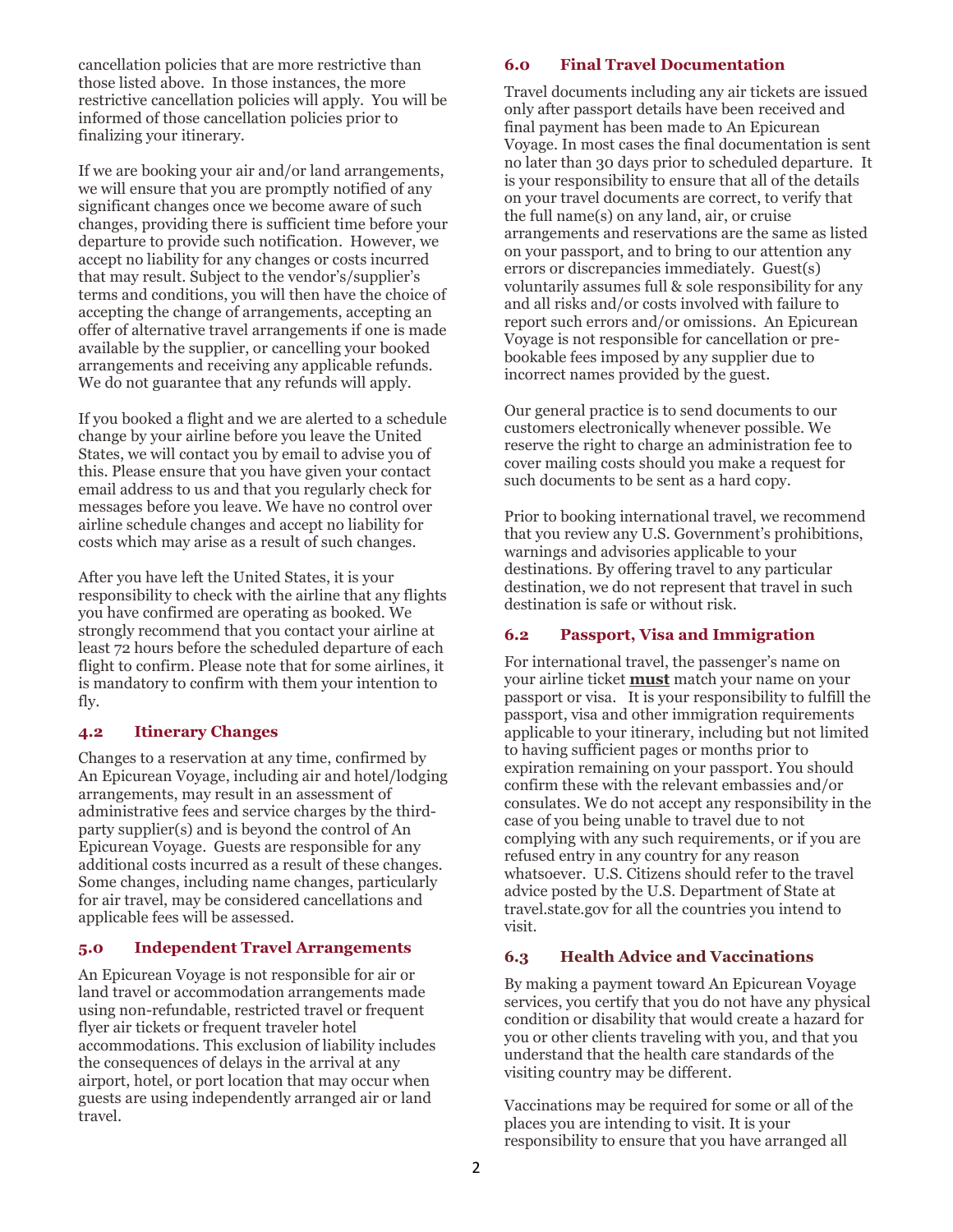necessary vaccinations for your itinerary. You can refer to the U.S. Center for Disease Control travel advisory website for the most up to date travel notices [\(http://wwwnc.cdc.gov/travel/notices\)](http://wwwnc.cdc.gov/travel/notices).

#### **7.0 Air Transportation**

Airfare may be purchased through An Epicurean Voyage for travel; however, all carriers are independent operators and are not owned, managed or operated by An Epicurean Voyage. Your airline ticket is a contract between you and the air carrier only, even if you purchase through An Epicurean Voyage. By purchasing your air services through An Epicurean Voyage you waive all liability for An Epicurean Voyage for such air services. An Epicurean Voyage shall have no responsibility for carriers failing to meet schedules whether or not air tickets were issued by An Epicurean Voyage or its designated vendor.

If you make your own flight arrangements, An Epicurean Voyage will not be responsible for any loss resulting from cancellation or changes in international gateways, itineraries or travel dates. We recommend that you do not purchase airline tickets with high penalty charges for changes.

#### **7.1 Airline Changes and Cancellations**

An Epicurean Voyage is not responsible if an airline cancels, reschedules, or delays a flight for any reason, including but not limited to inclement weather, strikes, flight cancellations, changes/delays in the ship's schedule or a change/delay in schedule or routing made by a guest, travel agent or airlines. If you purchased air through An Epicurean Voyage, we will try to assist in making new arrangements providing you have not already checked in with your airline for your first flight segment. After check-in, you must work with the airline directly to reach your destination or to make any alternate arrangements including amendments to return services. Please be aware airline fees often apply for modifications to air schedules not related to airline imposed flight cancellations, reschedules or delays. These fees will be payable to the airline directly at time of request. If you miss your departure flight or connection, it is your responsibility to work with the airline on which you are ticketed to reach your destination. No refunds will be provided by An Epicurean Voyage for portions of trips missed due to canceled, rescheduled or delayed flights after airport check-in, nor is An Epicurean Voyage responsible for any additional expenses you may incur prior to joining your trip if you miss your departure or flight connection.

Any changes, including early ticket issuance and cancellations, requested by you to a confirmed flight reservation or issued ticket will incur an administrative fee. Any additional costs incurred by An Epicurean Voyage including penalties are made your expense. Any charges imposed by an air carrier to An Epicurean Voyage after an air reservation is confirmed due to provision of incorrect name(s), or increase in airline related fuel surcharges, will be added to the total cost of your Itinerary.

## **7.2 Luggage Handling**

Each airline has its own policy regarding carry-on and checked luggage, which can be found the airline's website. We recommend that you check with your airline ahead of time for any size or weight restrictions and additional charges relating to checked baggage. You will be responsible for paying to the airline any additional charges for checked or overweight baggage, including, but not limited to, golf bags and oversized luggage. If you exceed the weight limit set by your airline, and excess weight is permitted, you must pay a supplement directly to the airline at the airport.

#### **8.0 Independent Contractors Services**

All travel services described on our website and/or in your Itinerary, including air, lodging/hotel, transfers and tours/excursions are provided by independent contractors. An Epicurean Voyage acts solely as ticketing agent for these activities and has no legal obligation or liability of any kind to you for acts or omissions in connection with or arising out of arrangements with independent contractors, including but not limited to airline carriers, ground/tour operators, and hotels since they are neither agents for nor employees of An Epicurean Voyage.

#### **9.0 If You Have A Complaint**

An Epicurean Voyage will make every effort to ensure that your vacation is special and according to the itinerary we created for you. If you have a problem during your holiday, please inform the relevant vendor/supplier (e.g., your hotel) immediately. Should they be unable to resolve the matter, please immediately contact us in the United States, either by telephone or email. We have in-country support that can help you, if required. If you fail to contact us in a timely manner, we may not have the opportunity to investigate your complaint and attempt to rectify any error while you are away, and this may affect your rights under this Agreement.

#### **10.0 Indemnification**

You agree to indemnify us and our affiliates, and any of our vendors/suppliers, and any such parties' officers, directors, employees and agents from and against any claims, causes of action, demands, losses, damages, or other costs, (including reasonable legal and accounting fees) brought by you or third parties as a result of (a) your breach of this Agreement, (b) your violation of any law or rights of any third party, or (c) your use of our website, even if caused by the negligence of An Epicurean Voyage, our employees, agents or independent